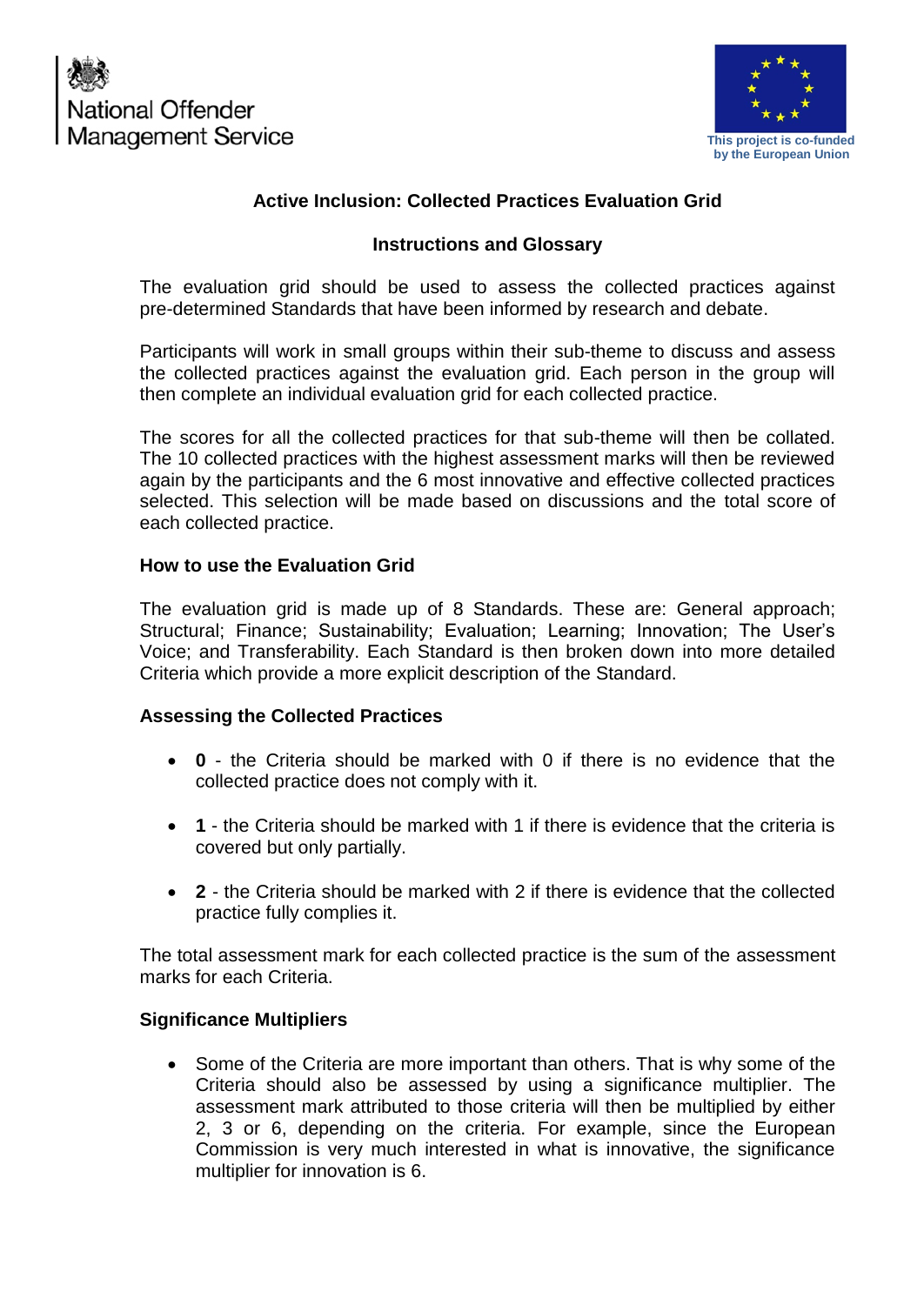### **Glossary**

#### **I. General Approach**

- **I.1 Evidence based** there is evidence from robust research that supports the approach taken in the intervention. For example, there is wider evidence (and not just research relating to the specific intervention) that provides a clear, plausible rationale for why the service should work.
- **I.2 Clear definition of the problem –** there is clear description of what issue/problem the intervention is trying to overcome.
- **I.3 Inter-agency co-operation** the intervention is made up of, or involves, two or more agencies.
- **I.6 Active Inclusion principles** this means that the intervention combines, in a balanced way, adequate income support; inclusive labour markets; and access to quality services.

#### **II. Structural**

- **II.1 Goals** these are sometimes defined as a general objective. They are statements that describe what the project will accomplish.
- **II.2 Outputs** these are deliverables or tangible things. They are results that are achieved immediately after the implementation of an activity e.g. sessions provided / completed.
- **II.3 Outcomes** these are the long term results that related to the goals of the intervention. They usually appear after some time after the activity and suggest some change at the ground level e.g. numbers securing employment.

#### **III. Evaluation**

- **III.1 Evaluation –** an evaluation is an objective process of understanding how a policy or other intervention was implemented, what effects it had, for whom, how and why. Evaluations can be divided into the following three main types:
	- **Process evaluation:** looks at how the policy was delivered. It assesses whether a policy is being implemented as intended and what, in practice, is felt to be working more or less well, and why.
	- **Impact evaluation:** looks at what the impacts of the policy were. It attempts to provide an objective test of what changes have occurred, and the extent to which these can be attributed to the policy.
	- **Economic evaluation:** looks at did the benefits justify the costs. In simple terms, it compares the benefits of the policy with its costs.